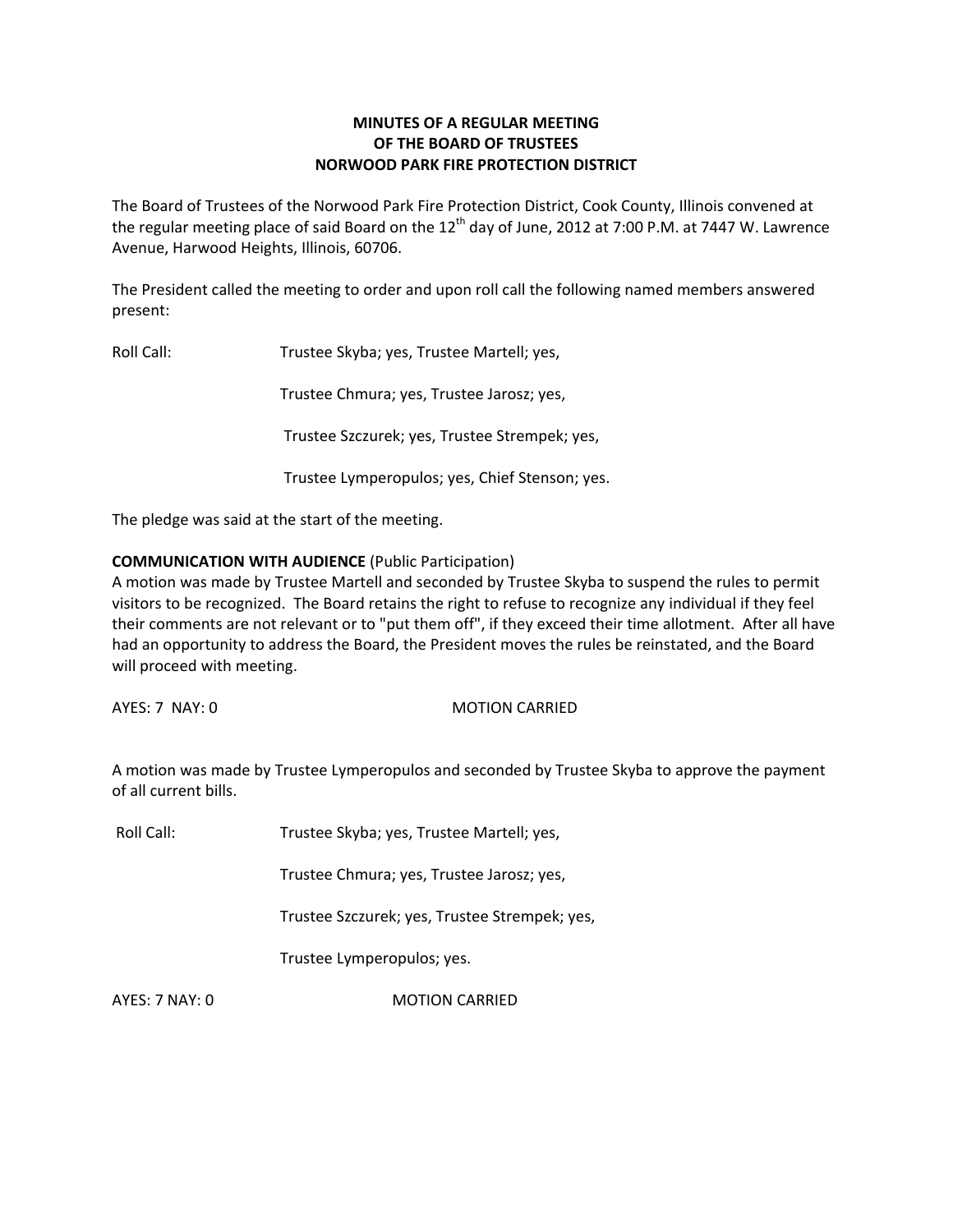A motion was made by Trustee Skyba and seconded by Trustee Szczurek to approve the minutes of the Regular meeting held on May  $8<sup>th</sup>$ , 2012.

| Roll Call:     | Trustee Skyba; yes, Trustee Martell; yes,     |
|----------------|-----------------------------------------------|
|                | Trustee Chmura; yes, Trustee Jarosz; yes,     |
|                | Trustee Szczurek; yes, Trustee Strempek; yes, |
|                | Trustee Lymperopulos; yes.                    |
| AYES: 7 NAY: 0 | <b>MOTION CARRIED</b>                         |
|                |                                               |

A motion was made by Trustee Martell and seconded by Trustee Skyba to approve the Closed Session minutes from April  $10^{th}$ , 2012 and May  $8^{th}$ , 2012.

Roll Call: Trustee Skyba; yes, Trustee Martell; yes,

Trustee Chmura; yes, Trustee Jarosz; yes,

Trustee Szczurek; yes, Trustee Strempek; yes,

Trustee Lymperopulos; yes.

AYES: 7 NAY: 0 MOTION CARRIED

#### **TREASURER'S REPORT**

Schedule of Assets (Arising from Cash Transactions) May 31, 2012

### Assets

| Checking and money market accounts (interest rate-APY): |           |
|---------------------------------------------------------|-----------|
| Plaza Bank checking (0.046%)                            | \$1,445   |
| Plaza Bank money market (0.295%)                        | 831,971   |
| Plaza Bank checking- Public Education                   | 573       |
| Plaza Bank ambulance billing money market (0.295%)      | 560,845   |
| Plaza Bank-Medical 1003102                              | 3,318     |
| Suburban Bank & Trust                                   |           |
| Total checking and money market accounts                | 1,398,152 |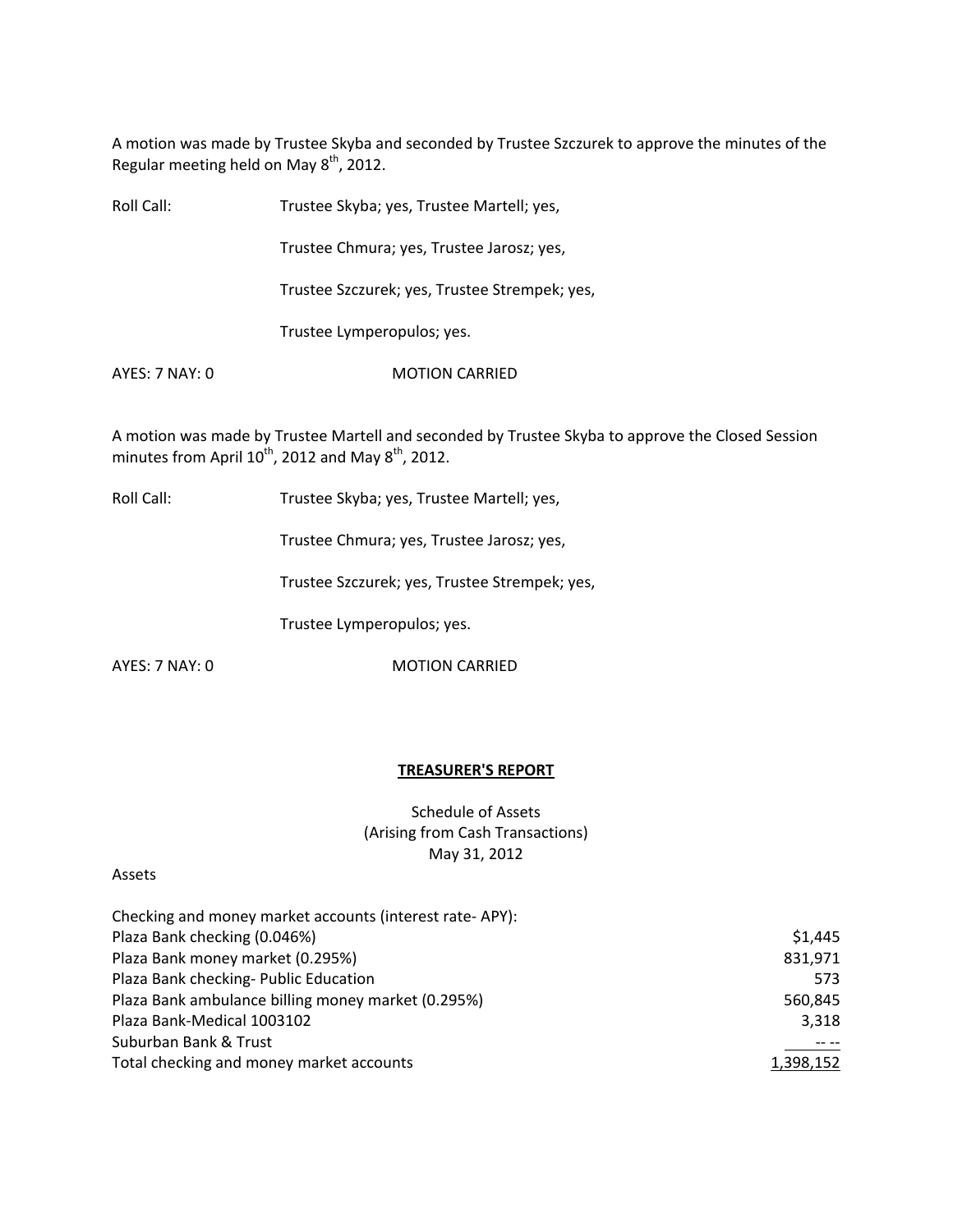| Certificates of deposit (interest rate and maturity):    |             |
|----------------------------------------------------------|-------------|
| Plaza Bank (0.65%, 03/02/13)                             | 616,053     |
| Belmont Bank and Trust (1.20% 08/23/12)                  | 524,738     |
| Plaza Bank (0.85% 01/17/13)                              | 123,101     |
| Plaza Bank (0.65% 03/18/13)                              | 417,541     |
| Plaza Bank (1.00% 06/23/12)                              | 466,733     |
| Belmont Bank (1.20% 08/21/12)                            | 501,652     |
| Belmont Bank (1.00% 07/19/12)                            | 356,205     |
| Total certificates of deposit                            | 3,006,023   |
| Total checking, money market and certificates of deposit | S 4.404.175 |

Motion by Trustee Jarosz, seconded by Trustee Strempek to approve the Treasurer's report as presented from the Financial Statement for May 2012**.**

Roll Call: Trustee Skyba; yes, Trustee Martell; yes,

Trustee Chmura; yes, Trustee Jarosz; yes,

Trustee Szczurek; yes, Trustee Strempek; yes,

Trustee Lymperopulos; yes.

AYES: 7 NAY: 0 MOTION CARRIED

# **Chiefs Report:**

All Trustees received a copy of the alarm report.

All Trustees received a copy of the inspection report along with the list of completed inspections for this month.

Everybody received copies of the Budget and the contracts in their packets. I met with almost everybody and went over everything; I hope I answered everybody's questions. We will change some of the figures for the final budget when we receive the year end numbers. When we pass the final budget we will need to report the total compensation package for all employees on our website within 6 days.

The new car is on the agenda, they are offering \$800 for a trade in. The delivery of the new car is \$350 but free if we trade in the old squad. So basically we would be getting \$1150. There is many things wrong with the old squad; it is 10 years old with 75,000 miles. There are dents, some rust and there are a few things wrong mechanically. The price on the motion is the total price for the new car, if we don't use the trade in we would have to add \$350 for delivery. The car will be delivered the first week of July. The radios will be stripped out of the trade in the last week of June and installed in the new car when it arrives the first week of July.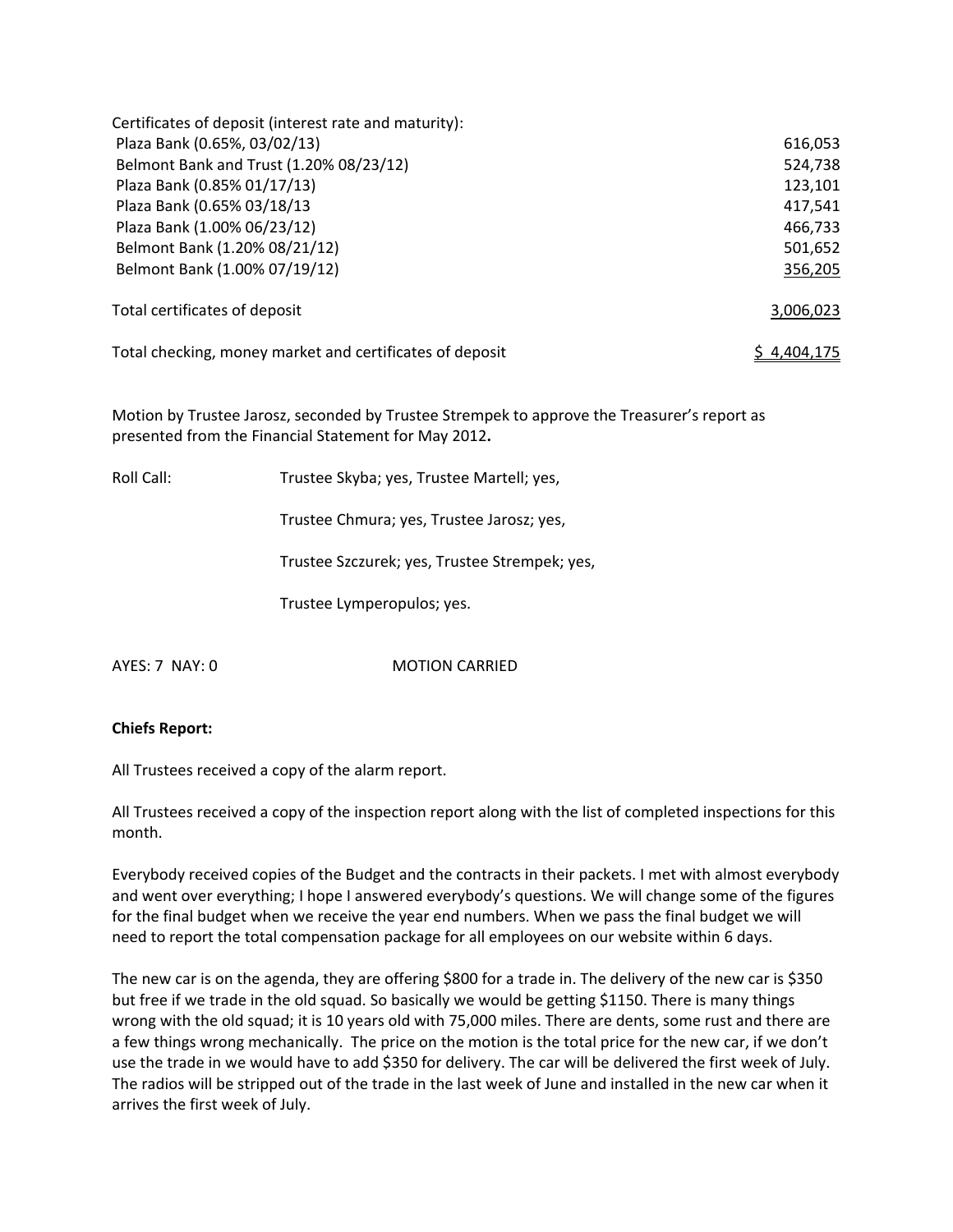The new air packs are also on the agenda, the motion states that they are reconditioned because they were previously sold. These packs are brand new and have never been used but this is the way they have to classify them. We are saving \$37,000 from the original quote.

The finance committee met with our insurance broker. There is a 3.63% increase in the medical with BC/BS. Our broker is recommending staying with the plan and we will continue with self insuring the deductible through flex. Our dental policy increased by 4.49% and our broker is recommending switching to Lincoln financial where we will save 10% off the current policy. We have met with the union and agreed to the change.

The new Engine went in service the first of June; we are still doing a lot of training on it. The newspaper came out and took pictures, Father Fred came out to bless the vehicle and there should be a story in this week's paper.

Our next big purchase is to replace the hurst tool. We are going to have the old one serviced and see if we can regain some of the power. I will be getting prices and working with the bldg. and equipment committee.

I will be on vacation the first two weeks of July, Deputy Chief Kovalcik will attend the July meeting.

Commissioner Kolaski reported that the Commissioner's met at noon on June 5<sup>th</sup>, discussed the assessment center for the Officer's examination and decided that they would do it in house.

A motion was made by Trustee Martell and seconded by Trustee Lymperopulos to accept the Chiefs report as presented for May 2012.

AYES: 7 NAY: 0 MOTION CARRIED

### **Presidents Report:**

Trustee Chmura stated he has nothing at this time.

### **Committee Reports:**

Finance Committee‐ Trustee Chmura stated the Chief covered most of it in his report. You have the CBA in your packets that has been agreed to with the Union.

Building and Equipment Committee‐ Chairman Trustee Szczurek stated the Chief covered the SCBA's in his report.

Technology and PR Media Committee‐ Chairman Strempek discussed the Grant Writer and possibly trying for a grant for an ambulance, we will have to do this one on our own.

Policy Committee‐ Chairman Trustee Skyba stated nothing to report at this time.

Pension Fund- Trustee Martell stated there will be a meeting in July but we are unsure at what time.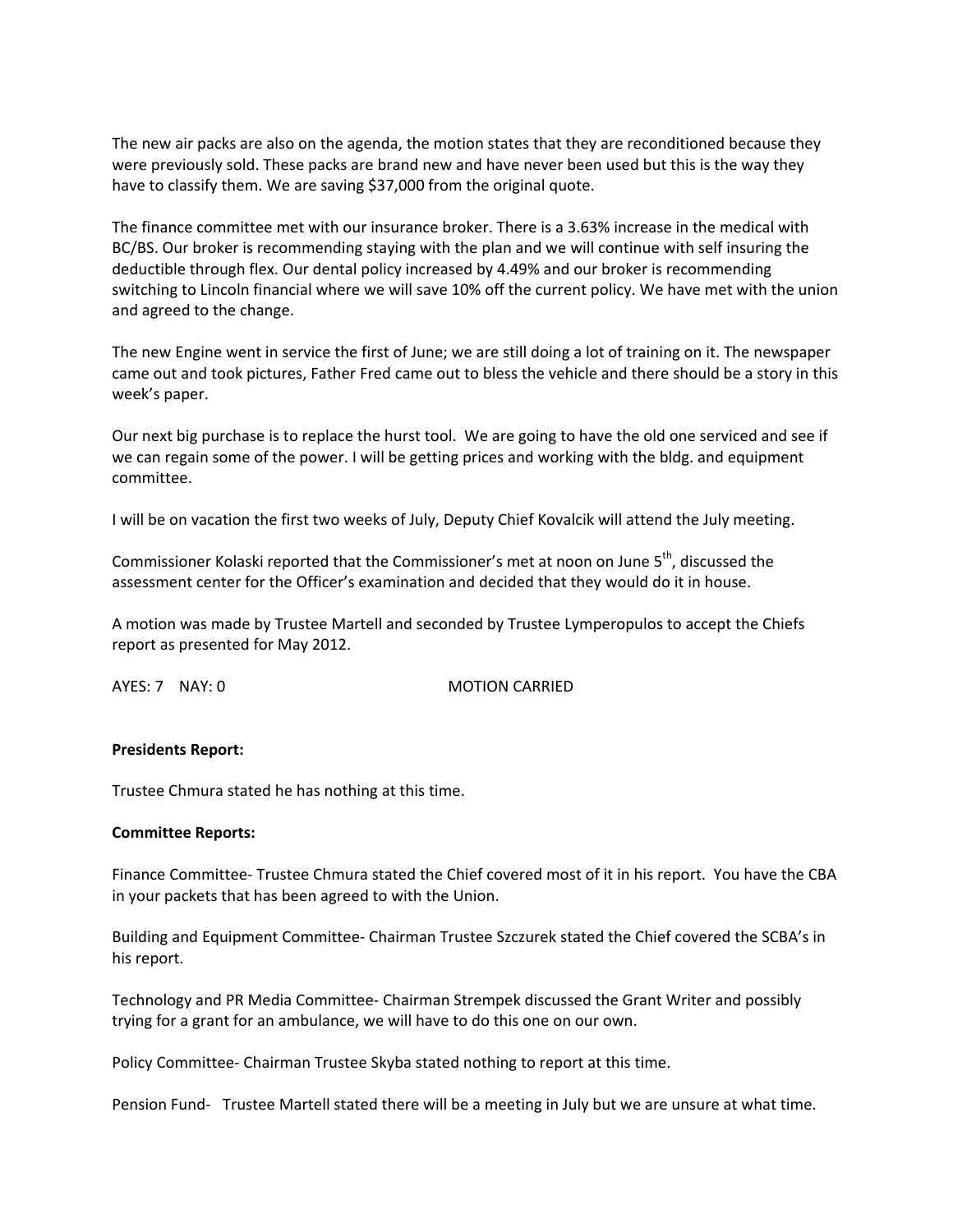#### **Old Business:**

Motion by Trustee Lymperopulos and seconded by Trustee Jarosz to approve the release of Closed Session Minutes from June 2005 to October 2010.

Trustee Martell wanted clarification that if you are voting yes, you are voting to release the minutes. If you vote no then they will not be released.

| Roll Call:     | Trustee Skyba; yes, Trustee Martell; no,      |
|----------------|-----------------------------------------------|
|                | Trustee Chmura; yes, Trustee Jarosz; yes,     |
|                | Trustee Szczurek; yes, Trustee Strempek; yes, |
|                | Trustee Lymperopulos; yes.                    |
| AYES: 6 NAY: 1 | <b>MOTION CARRIED</b>                         |

#### **New Business**:

Motion made by Trustee Strempek and seconded by Trustee Martell to adopt and approve Ordinance #12‐3, the Norwood Park Fire Protection District Tentative Budget and Appropriation for fiscal year 2012‐2013.

Roll Call: Trustee Skyba; yes, Trustee Martell; yes,

Trustee Chmura; yes, Trustee Jarosz; yes,

Trustee Szczurek; yes, Trustee Strempek; yes,

Trustee Lymperopulos; yes.

#### AYES: 7 NAY: 0 MOTION CARRIED

Motion by Trustee Jarosz and seconded by Trustee Lymperopulos to approve Resolution #12‐2, A Resolution for payment of Prevailing Wage.

Roll Call: Trustee Skyba; yes, Trustee Martell; yes,

Trustee Chmura; yes, Trustee Jarosz; yes,

Trustee Szczurek; yes, Trustee Strempek; yes,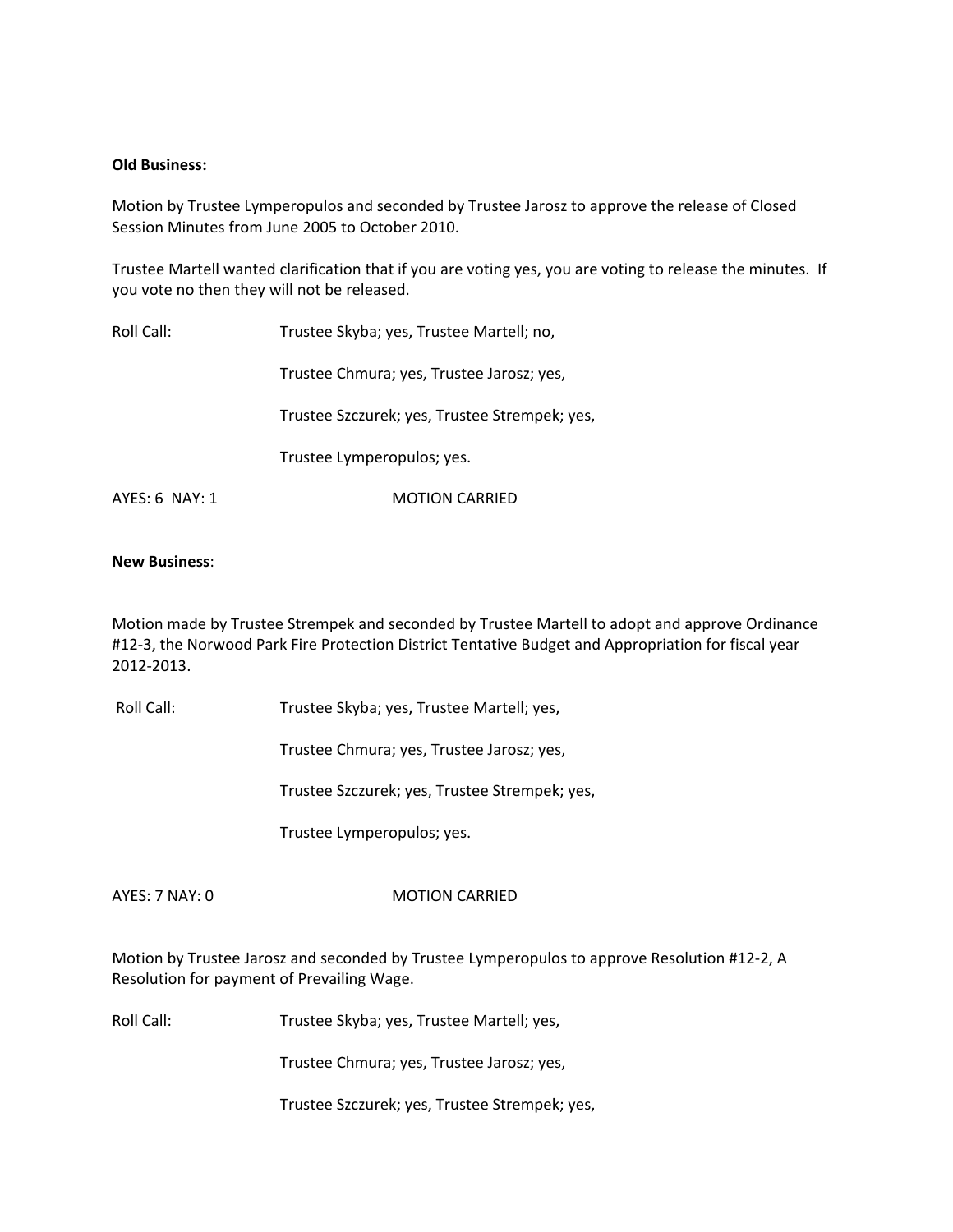## Trustee Lymperopulos; yes.

AYES: 7 NAY: 0 MOTION CARRIED

Motion by Trustee Martell and seconded by Trustee Skyba to accept the Audit proposal from Frank J. Baker for fiscal year ending June 30, 2012 at a cost not to exceed \$21,550.00.

The finance committee will go out for bid after this audit is completed.

Roll Call: Trustee Skyba; yes, Trustee Martell; yes,

Trustee Chmura; yes, Trustee Jarosz; yes,

Trustee Szczurek; yes, Trustee Strempek; yes,

Trustee Lymperopulos; yes.

AYES: 7 NAY: 0 MOTION CARRIED

Motion by Trustee Martell and seconded by Trustee Lymperopulos to approve the contract for Chief Kevin Stenson from July 1, 2012 through June 30, 2015.

Roll Call: Trustee Skyba; yes, Trustee Martell; yes,

Trustee Chmura; yes, Trustee Jarosz; yes,

Trustee Szczurek; yes, Trustee Strempek; yes,

Trustee Lymperopulos; yes.

AYES: 7 NAY: 0 MOTION CARRIED

Motion by Trustee Lymperopulos and seconded by Trustee Szczurek to approve the contract for Deputy Chief Kovalcik from July 1, 2012 through June 30, 2015.

Roll Call: Trustee Skyba; yes, Trustee Martell; yes,

Trustee Chmura; yes, Trustee Jarosz; yes,

Trustee Szczurek; yes, Trustee Strempek; yes,

Trustee Lymperopulos; yes.

AYES: 7 NAY: 0 MOTION CARRIED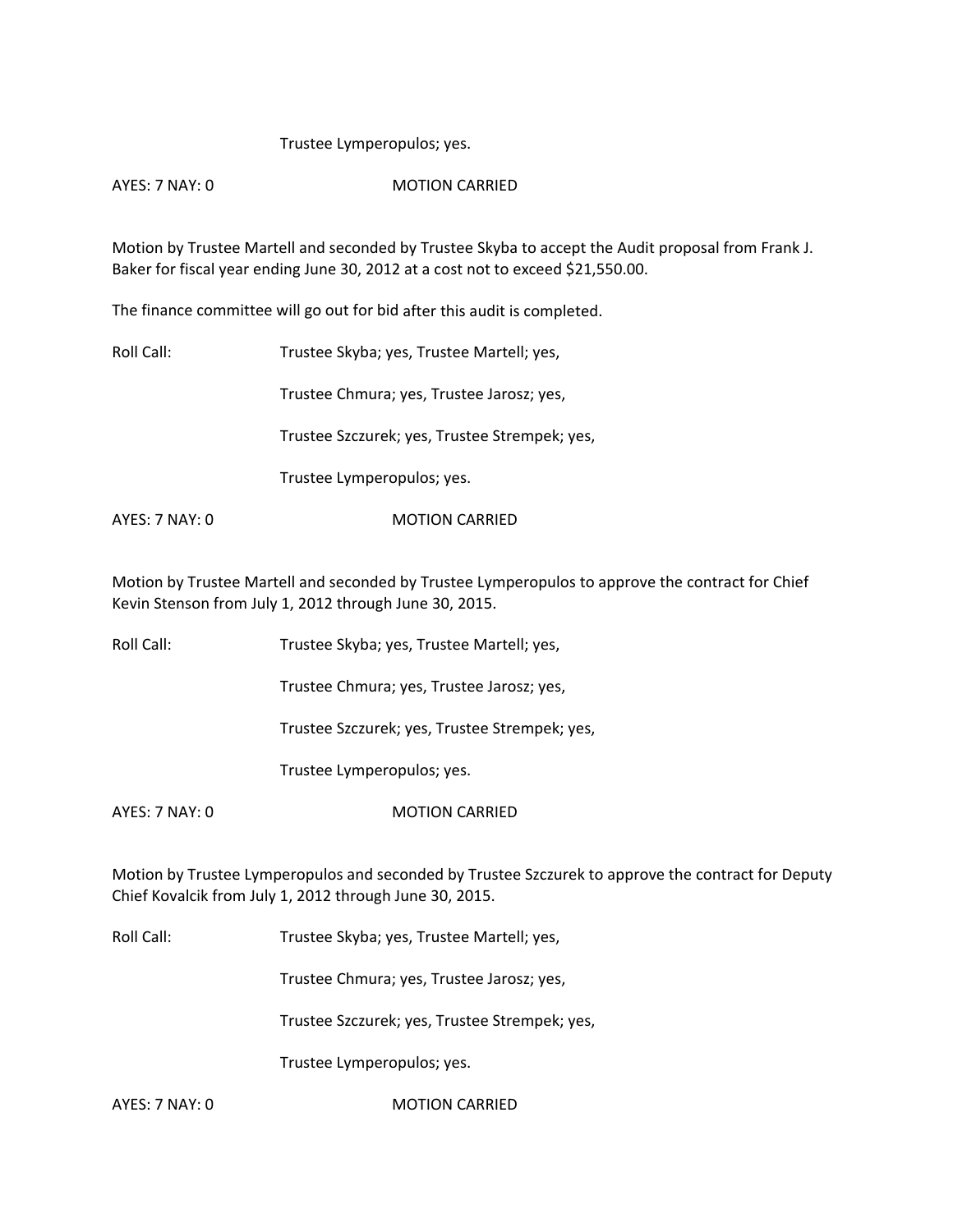Motion by Trustee Martell and seconded by Trustee Skyba to approve the Collective Bargaining Agreement with the Norwood Park Firemen's Association from July 1, 2012 through June 30, 2015.

| Roll Call:     | Trustee Skyba; yes, Trustee Martell; yes,     |
|----------------|-----------------------------------------------|
|                | Trustee Chmura; yes, Trustee Jarosz; yes,     |
|                | Trustee Szczurek; yes, Trustee Strempek; yes, |
|                | Trustee Lymperopulos; yes.                    |
| AYES: 7 NAY: 0 | <b>MOTION CARRIED</b>                         |

Motion by Trustee Strempek and seconded by Trustee Skyba to approve the purchase of a 2012 Impala Administrative Pursuit Package from Illinois Municipal Joint Purchase Program through Green Chevrolet at a cost of \$21,566.25 minus a trade in of the 2002 Chevy Impala for \$800.00

Roll Call: Trustee Skyba; yes, Trustee Martell; yes,

Trustee Chmura; yes, Trustee Jarosz; yes,

Trustee Szczurek; yes, Trustee Strempek; yes,

Trustee Lymperopulos; yes.

AYES: 7 NAY: 0 MOTION CARRIED

Motion by Trustee Skyba and seconded by Trustee Jarosz to approve the transfer (parts and labor) of fire radio from old squad 107 to new squad 108 and the installation of lights and sirens to new squad 108 by DAL Police Supply for a cost not to exceed \$1,900.00

Roll Call: Trustee Skyba; yes, Trustee Martell; yes,

Trustee Chmura; yes, Trustee Jarosz; yes,

Trustee Szczurek; yes, Trustee Strempek; yes,

Trustee Lymperopulos; yes.

## AYES: 7 NAY: 0 MOTION CARRIED

Motion by Trustee Jarosz and seconded by Trustee Szczurek to approve the proposal from Lincoln Financial starting July 1, 2012 for the Norwood Park Fire Protection District's dental insurance policy.

Roll Call: Trustee Skyba; yes, Trustee Martell; yes,

Trustee Chmura; yes, Trustee Jarosz; yes,